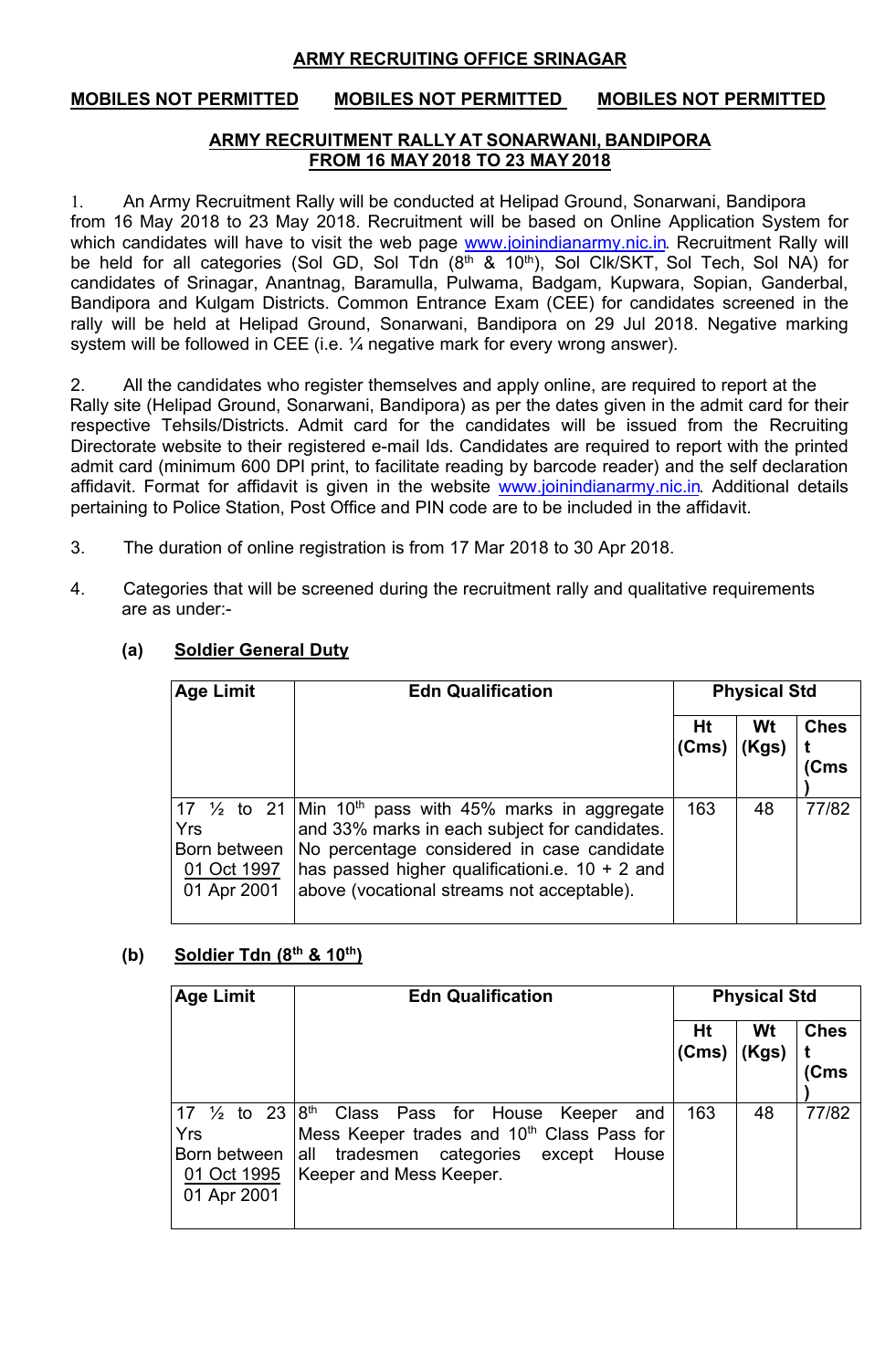# **(c) Soldier Clk/SKT**

| <b>Age Limit</b>                                  | <b>Edn Qualification</b>                                                                                                                                                                                                                                                                        |             | <b>Physical Std</b> |                     |  |
|---------------------------------------------------|-------------------------------------------------------------------------------------------------------------------------------------------------------------------------------------------------------------------------------------------------------------------------------------------------|-------------|---------------------|---------------------|--|
|                                                   |                                                                                                                                                                                                                                                                                                 | Ht<br>(Cms) | Wt<br>(Kgs)         | <b>Ches</b><br>(Cms |  |
| Yrs<br>Born between<br>01 Oct 1995<br>01 Apr 2001 | 17 $\frac{1}{2}$ to 23 (i) 10+2/Intermediate Exam pass in any<br>stream (Arts, Commerce & Science) with 60%<br>marks in aggregate and min 50% marks in<br>each subject. Should have studied and<br>passed English and maths/Acct/Book Keeping<br>in CI X or XII with 50% marks in each subject. | 162<br>48   |                     | 77/82               |  |
|                                                   | (ii) Should have studied English and<br>Maths/Book Keeping in Class XII or X and<br>should have secured min 50% marks in each<br>of these subjects, whether studied in Class XII<br>or $X$ .                                                                                                    |             |                     |                     |  |
|                                                   | (iii) Even if a candidate is a graduate or has<br>higher qualification, percentage of marks<br>scored in Class XII would be applicable<br>towards his eligibility.                                                                                                                              |             |                     |                     |  |

# **(d) Soldier Technical**

| <b>Age Limit</b>                           | <b>Edn Qualification</b>                                                                                                                                                                                                                                                                                                                                                                                                                                                                                                                                                |             | <b>Physical Std</b> |                       |
|--------------------------------------------|-------------------------------------------------------------------------------------------------------------------------------------------------------------------------------------------------------------------------------------------------------------------------------------------------------------------------------------------------------------------------------------------------------------------------------------------------------------------------------------------------------------------------------------------------------------------------|-------------|---------------------|-----------------------|
|                                            |                                                                                                                                                                                                                                                                                                                                                                                                                                                                                                                                                                         | Ht<br>(Cms) | Wt<br>(Kgs)         | <b>Chest</b><br>(Cms) |
| Born between<br>01 Oct 1995<br>01 Apr 2001 | 17 $\frac{1}{2}$ to 23 Yrs (a) Sol Tech. 10+2/Intermediate exam pass in<br>Science with Physics, Chemistry, Math and<br>English with 50% marks in aggregate and 40%<br>marks in each subject.<br>(b) Sol Tech (Avn & Amn). 10+2/ Intermediate<br>exam pass in science with Physics, Chemistry,<br>Maths and English with 50% marks in<br>aggregate and 40% marks in each subject or<br>03 yrs diploma in Engg (Mechanical/ Electrical/<br>Automobiles/ Cmptr science Mechanical Engg<br>and Electronic and Instrumental Engg) from<br>recognized Polytechnic Instt/ITI. | 163         | 48                  | 77/82                 |

# **(e) Soldier Nursing Assistant**

| <b>Age Limit</b>                                                         | <b>Edn Qualification</b>                                                                                                                                                                                                                                                                                                                                                                                                                 |             | <b>Physical Std</b> |                       |
|--------------------------------------------------------------------------|------------------------------------------------------------------------------------------------------------------------------------------------------------------------------------------------------------------------------------------------------------------------------------------------------------------------------------------------------------------------------------------------------------------------------------------|-------------|---------------------|-----------------------|
|                                                                          |                                                                                                                                                                                                                                                                                                                                                                                                                                          | Ht<br>(Cms) | Wt<br>(Kgs)         | <b>Chest</b><br>(Cms) |
| 17 $\frac{1}{2}$ to 23 Yrs<br>Born between<br>01 Oct 1995<br>01 Apr 2001 | (a) Sol Tech (Nur Asst) 10+2/ Intermediate<br>exam pass in with Physics, Chemistry, Biology<br>and English with min 50% marks in aggregate<br>and 40% marks in each subjects. Or<br>"B.Sc Degree (Botany/Zoology/Bio Science)<br>and English (simple pass). Stipulation of marks<br>laid down at 10+2 level will not be applicable".<br>However, the candidate should have studied all<br>the four specified subjects in class XII also. | 163         | 48                  | 77/82                 |

2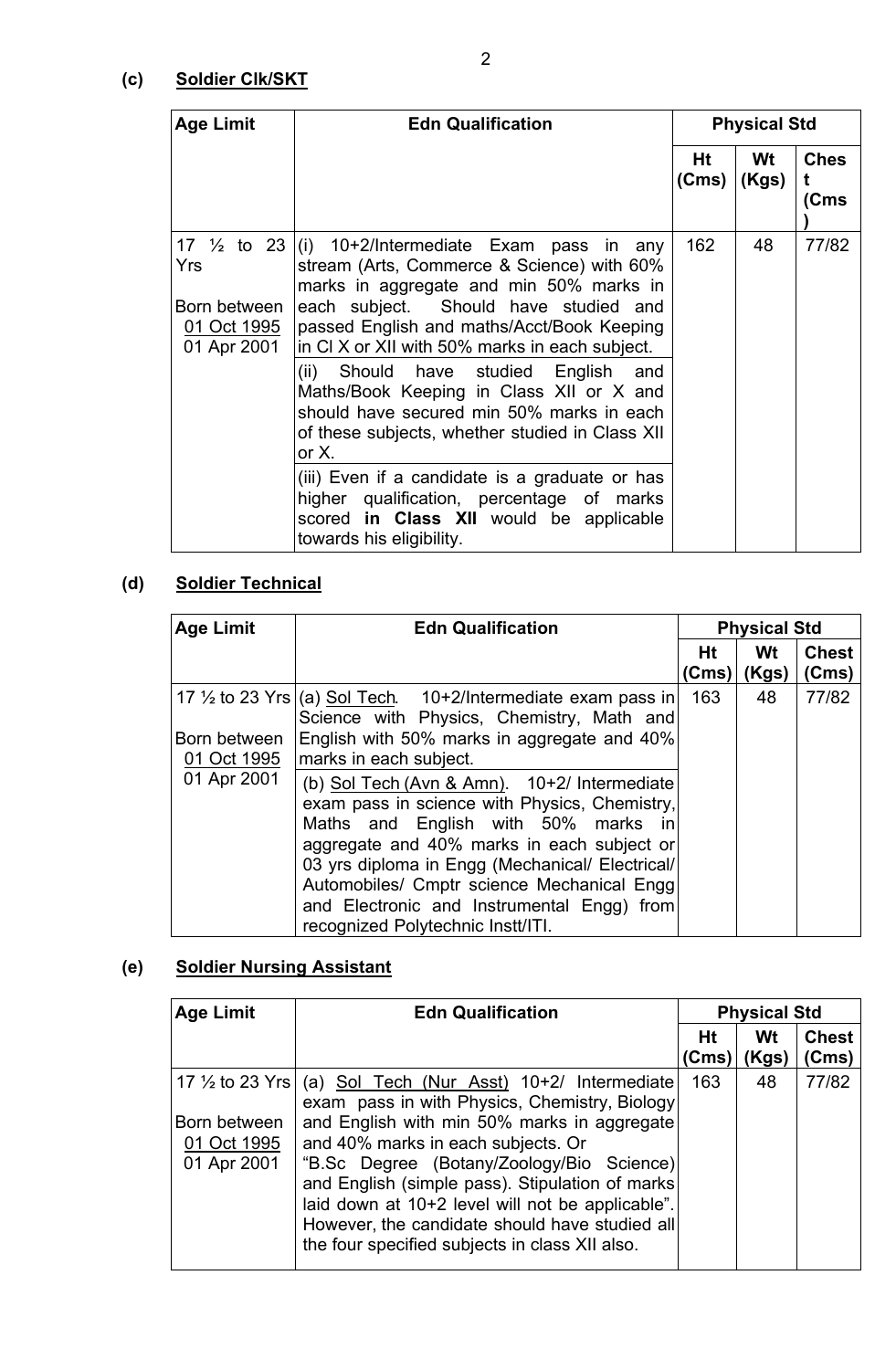5. **Documents Required**. The candidates are required to bring the following certificates in original alongwith Photostat copy of each certificate duly attested by a Gazetted Officer.

(a) School Leaving Certificate, Marks Sheets and board certificates of all exams passed (10th /12th /Graduation), **issued by State Board of Education (J&K)/any other Board recognized by competent authorities for Central Government jobs**.

(b) PRC / Nativity Certificate from the authorized signatory.

(c) Character Certificate from School as well as Police station and Sarpanch/Numberdar **issued within six months**.

(d) Caste Certificate duly signed by Tehsildar.

(e) Unmarried certificate from Sarpanch / Numberdar.

(f) NCC 'A', 'B' and 'C' certificate and RD Parade certificate (if held), O+level Computer Certificate from DOEACC if held.

(g) Individual must bring their AADHAR Card and PAN Card for recruitment rally.

(h) Hill Tribe Certificate duly signed by Tehsildar.

(j) No claim Certificate duly signed by self/father/mother. (Candidate will be appearing in rally at own will and risk and no claim for any injury or loss sustained during the rally will be entertained).

(k) Self Affidavit :- A comprehensive format for self declaration affidavit has been formulated. A format is attached as per Appendix.

(I) Participation in sports at International/National/State/District level with 1<sup>st</sup> and 2<sup>nd</sup> position in the discipline within last two years.

(m) **Photographs Required**. 20 Copies of latest photographs TAKEN IN LAST 01 MONTH ONLY. Computerized or attested photographs will not be accepted. Sikh candidates should bring 20 copies with turban and 20 copies without turban photographs.

(n) **Additional Documents Required for Sons of Ex Servicemen/ Serving Soldiers**. Father's Discharge Book in original/ or Relationship certificate and one photocopy duly attested by a Gazetted officer giving details of the Son duly authenticated by Record Officer.

(o) Candidates who are not in possession of original documents and photographs will not be entertained for issue of tokens/screening.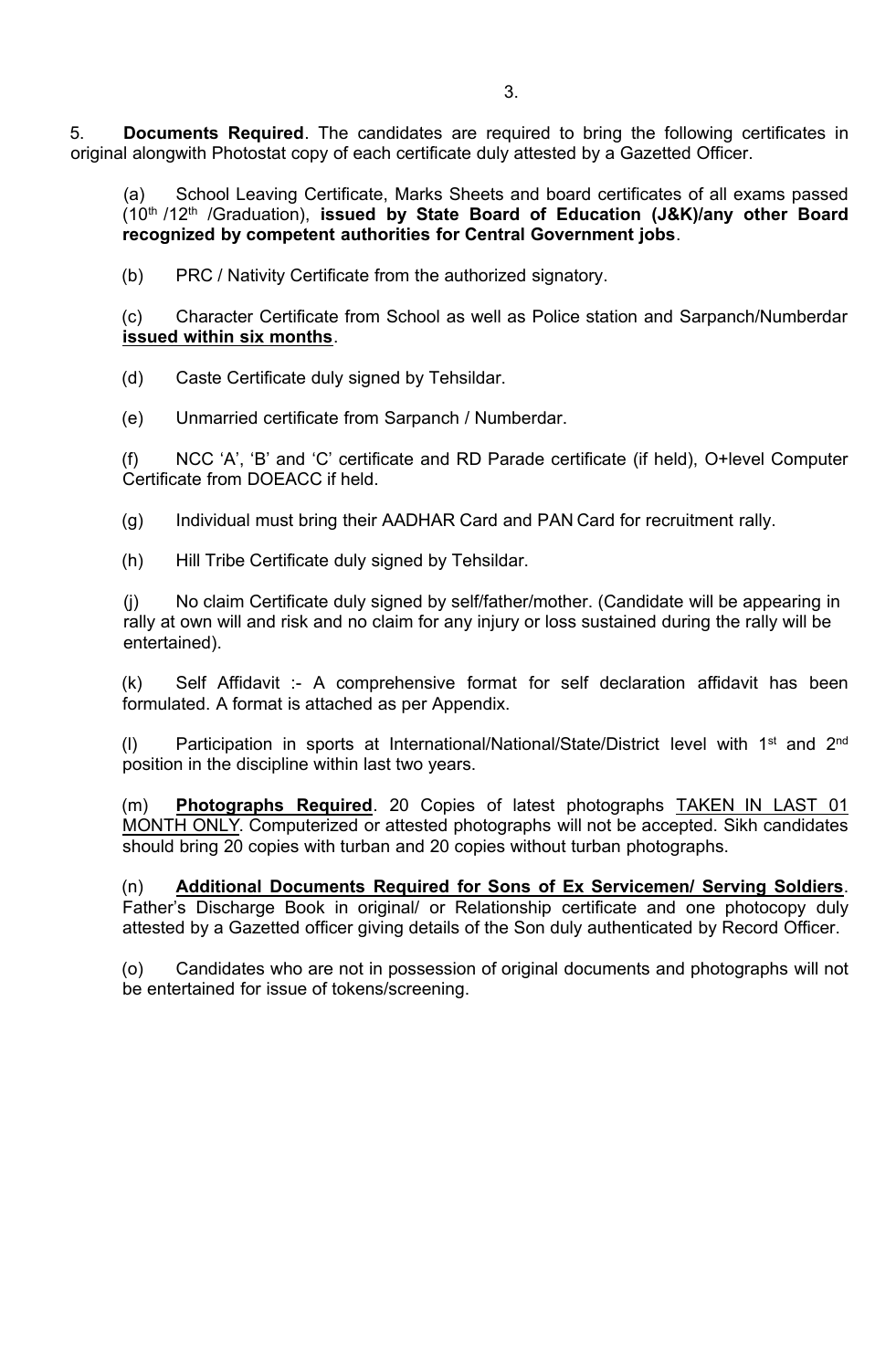# **NOTE**:

1. No mobile phones are permitted inside the rally during the process of recruitment, any one found with mobile will be disqualified.

2. Candidates are advised to get their ear/wax cleaned and get minor ailments treated. They must try and remain medically fit for the rally to avoid disappointment at the time of medical examination. Medical Examination will start from 17 May 2018.

3. Sons of Servicemen/Ex-Servicemen should bring their RELATIONSHIP CERTIFICATE duly signed by respective SENIOR RECORD OFFICER/ CHIEF RECORD OFFICER ONLY.Certificate with overwriting, tampering of seal or erasing of any type will not be accepted.

### 4. **Vocational stream of 10+2 is not yet recognized as equivalent of intermediates**.

5. All candidates are requested to wear running shoes to avoid injuries to the foot. Proper running dress will worn by all candidates.

6. Candidate not in possession of the requisite documents will be debarred from recruitment rally.

7. Verification of education, caste and residence certificate will be carried out prior to dispatch of candidates. Any irregularities observed will lead to cancellation to the candidature at any stage.

8. A grievance cell will be established at the rally site to address any grievances.

9. All candidates are advised to refrain from interacting with touts and anti social elements. Touts cannot help the candidates in any way as the recruitment is strictly on merit. Candidates using unfair means will be disqualified and punitive action taken against them.

10. All candidates should produce proper caste certificate with religion mentioned.

#### 11. **DRUG CHECK AT RECT RALLY**.

(a) Candidates are liable to be disqualified for use of physical performance enhancing drugs during recruitment rally.

(b) Army will not be responsible for any mishappening during the run/ other physical test including any due to consumption of drugs.

(c) Bilingual indemnity bond should be signed by the candidate prior to the PFT.

12. Negative marking would be applied in the Common Entrance Examination (Written Test) for all categories.

13. Candidates below the age of 21 years at the time screening must be unmarried.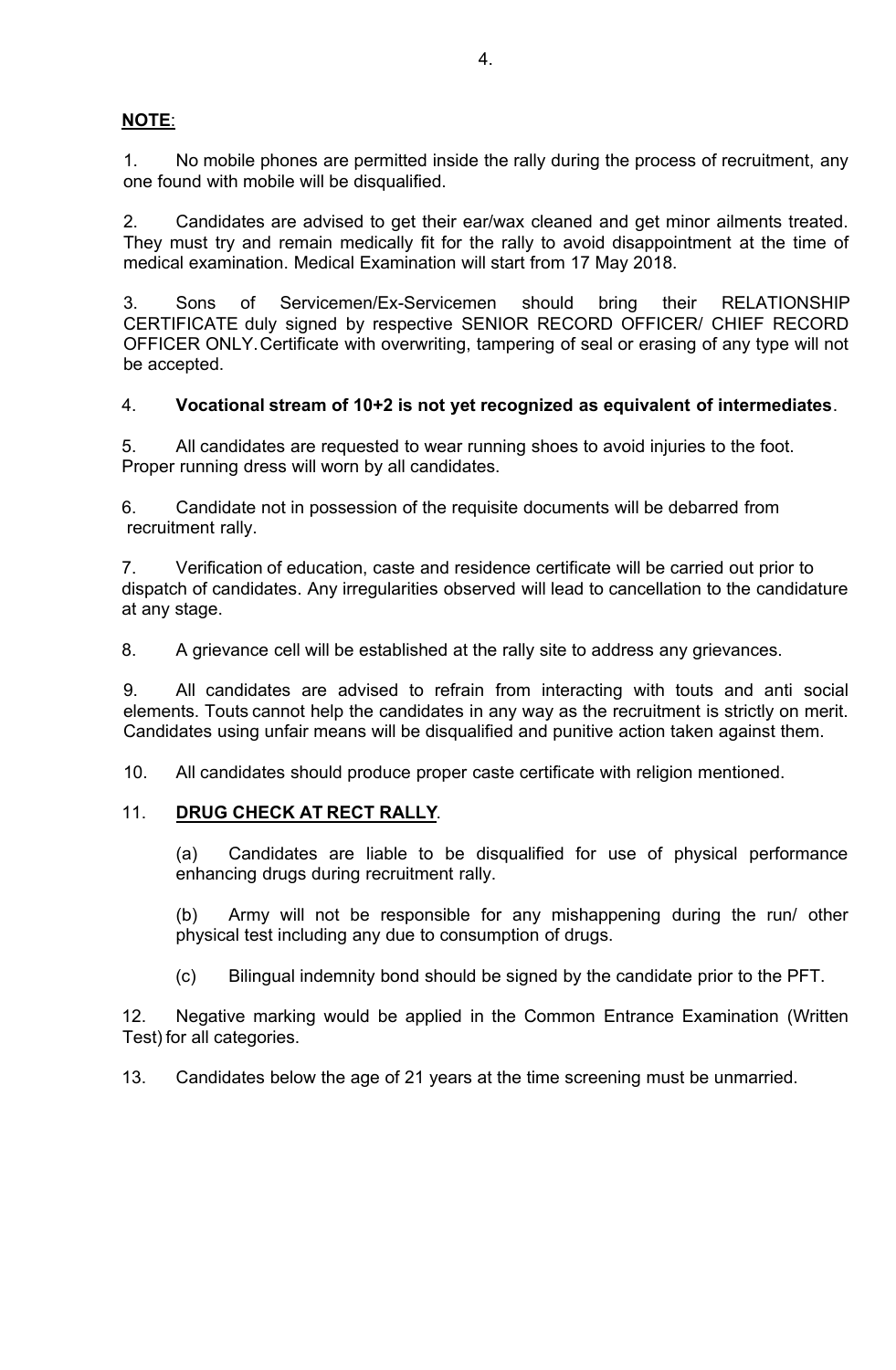14. AADHAR CARD is mandatory for registration for the rally.

15. RECRUITING IS A FREE SERVICE, EVERY CANDIDATE WILL BE GIVEN A FAIR CHANCE AND NO MONEY IS CHARGED FROM ANYONE.

16. GATES FOR INTAKE OF CANDIDATES AT THE RALLY SITE WILL CLOSED BY 0800HRS.

17. NO CLAIM FOR ANY INJURY OR LOSS SUSTAINED DURING THE RALLY WILL BE ENTERTAINED BY THE INDIAN ARMY.

18. ALL CANDIDATES SHOULD PRODUCE AADHAR CARD & PAN CARD DURING DESPATCHTO TRAINING CENTRE.

**TATOO**

|                                                                                 |                                                                                                                                                                                                                                                                                                                                                                                      | <b>Contractor</b> |  |                   |  |
|---------------------------------------------------------------------------------|--------------------------------------------------------------------------------------------------------------------------------------------------------------------------------------------------------------------------------------------------------------------------------------------------------------------------------------------------------------------------------------|-------------------|--|-------------------|--|
|                                                                                 |                                                                                                                                                                                                                                                                                                                                                                                      |                   |  |                   |  |
|                                                                                 |                                                                                                                                                                                                                                                                                                                                                                                      |                   |  | <b>Contractor</b> |  |
|                                                                                 |                                                                                                                                                                                                                                                                                                                                                                                      |                   |  |                   |  |
| <b>CONTRACTOR</b>                                                               | $\overline{1}$ $\overline{1}$ $\overline{1}$ $\overline{1}$ $\overline{1}$ $\overline{1}$ $\overline{1}$ $\overline{1}$ $\overline{1}$ $\overline{1}$ $\overline{1}$ $\overline{1}$ $\overline{1}$ $\overline{1}$ $\overline{1}$ $\overline{1}$ $\overline{1}$ $\overline{1}$ $\overline{1}$ $\overline{1}$ $\overline{1}$ $\overline{1}$ $\overline{1}$ $\overline{1}$ $\overline{$ |                   |  |                   |  |
| and there was notably and another was not the adjacent to a construction of the |                                                                                                                                                                                                                                                                                                                                                                                      |                   |  |                   |  |

"Permanent body tattoos are only permitted on inner face of forearms i.e. from inside of elbow to the wrist and on the reverse side of palm /back(dorsal) side of hand. Permanent body tattoos on any other part of the body are not acceptable and candidates will be barred from further selection.

# **CAUTION**

1. Do not Waste your money on touts, Recruiting Process has been computerized, and touts cannot be of any help. Have faith in your hard work"

2. Producing fake documents & giving false information will render you ineligible and will ensure termination of your candidature. The pension/service of any ex-serviceman/serving personnel, if found involved in touting, will be terminated.